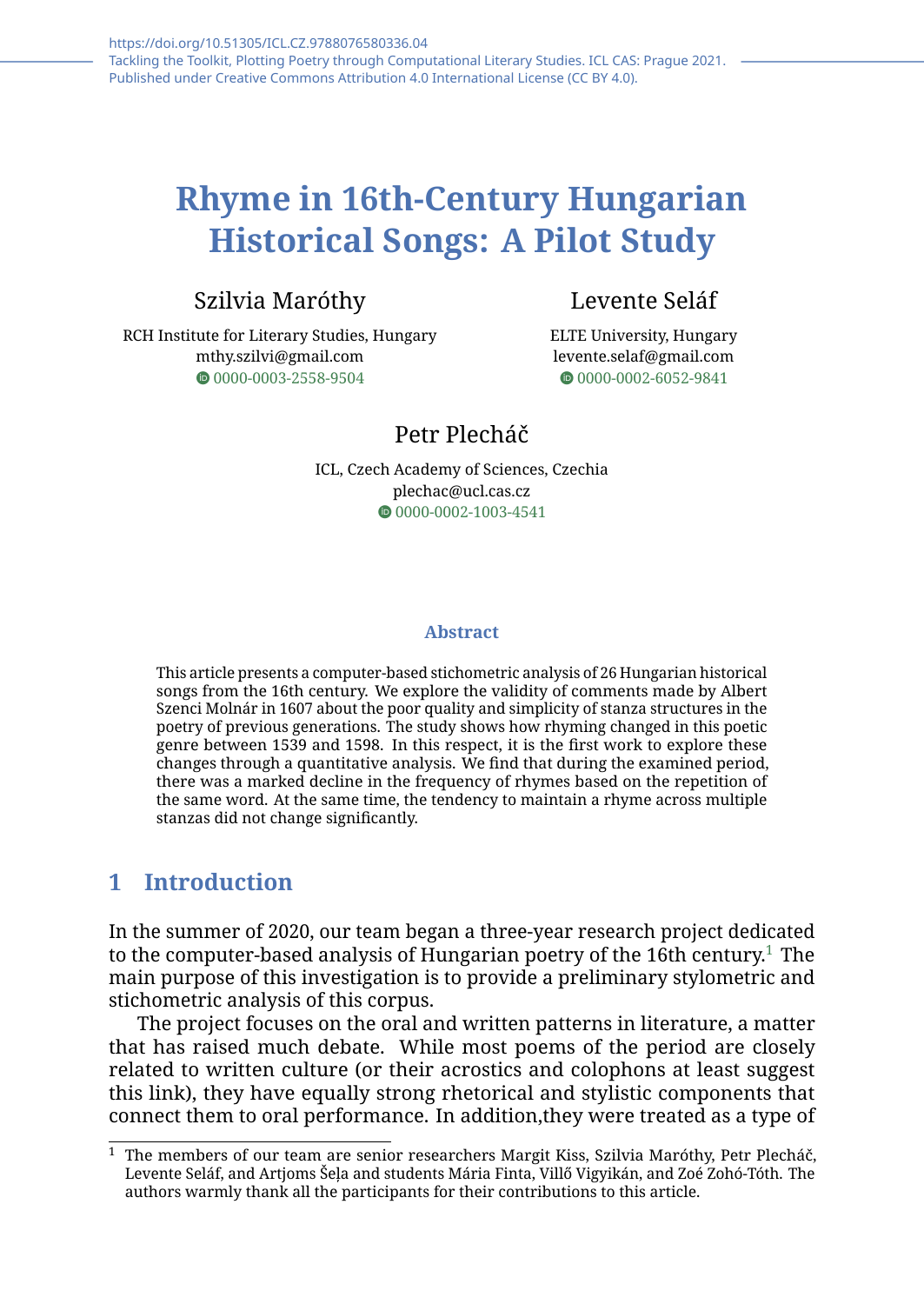communal poetry by traditional scholarship and early theoretical reflections (see Sir Philip Sidney's comments in his *Defence of Poesie*, also cited in Seláf [\(2020\)](#page-14-0)). Our research considers both the inherent oral stylistic patterns and their imitations in this literature. We believe that a stylistic and digital metrical analysis may reveal the structure of multilayered editions,including the textual interventions and modifications of various authors and editors (see Vadai [\(2009\)](#page-14-1) and Schelhammer [\(2019\)](#page-14-2) on traces of the different redactions of poems in the given corpus). In this paper, we focus exclusively on a stichometric analysis.

One of the main goals of stylometry and computerized metrical analysis is authorial attribution. In the case of our corpus, however, instead of problems related to doubtful attribution, our concern is with whether the stylistic and metrical features and practices of an author, editor, publisher, or genre are homogeneous. In addition, by examining the unity of texts in the same genre or that were edited or reproduced in the same volumes or by the same persons, our project provides feedback on the validity of the stylometric method regarding authorship in the corpus.

This article is not the first study to employ a data-driven analysis of early modern Hungarian poems. While working on the *Repertory of Early Modern Hungarian Verse* (RPHA [\(Horváth et al. 1979–2020\)](#page-13-0)) in the 1980s and early 1990s, Iván Horváth offered a statistical examination and summary of the core characteristics of early modern Hungarian verse based on the so-called iso rule [\(Horváth 1991\)](#page-13-1). This arose from the observation that the first verse and the first stanza formally determine all subsequent verses and stanzas. This primarily metrical examination helped researchers understand the homogeneity of the corpus, a certain formal simplicity and uniformity that remained characteristic in Hungarian poetry up until the 19th century. Related studies have analyzed groups of poems that significantly differ from the rest of the corpus from different perspectives. This includes, for instance, poems that start with "ab" rhymes [\(Horváth 1991;](#page-13-1) [Szigeti 2005\)](#page-14-3), those in couplets [\(Bognár 2016\)](#page-13-2), and those affected by the "+1 rule" concerning metrical boundaries and regularities in oral and written poetry [\(Vadai 1991,](#page-14-4) [2012\)](#page-14-5). Theories have been proposed about characteristic features that counterbalance formal homogeneity, for example, by phonetic means [\(Horváth 1991,](#page-13-1) [2006\)](#page-13-3) or by constructing complicated acrostics and anaphoric structures that compensate for monotonous rhyme schemes and syllabic structures [\(Seláf 2017\)](#page-14-6). Hapaxes and poems that diverge from the homogeneous sample have also undergone thorough examination; their technical uniqueness has partially been explained by foreign, mostly Latin and German, influences [\(Bognár 2016\)](#page-13-2).

### **2 The Historical Song in 16th-Century Poetry**

The project consists of two major phases, each of which uses an important subcorpus of poetry of the period. The first phase of research examines the most characteristic genre of Hungarian literature: the *historical* (narrative or epic) *song*. Our inquiry focuses mostly on historical songs of the 16th century, but some 17th-century compositions of the same genre that have not previously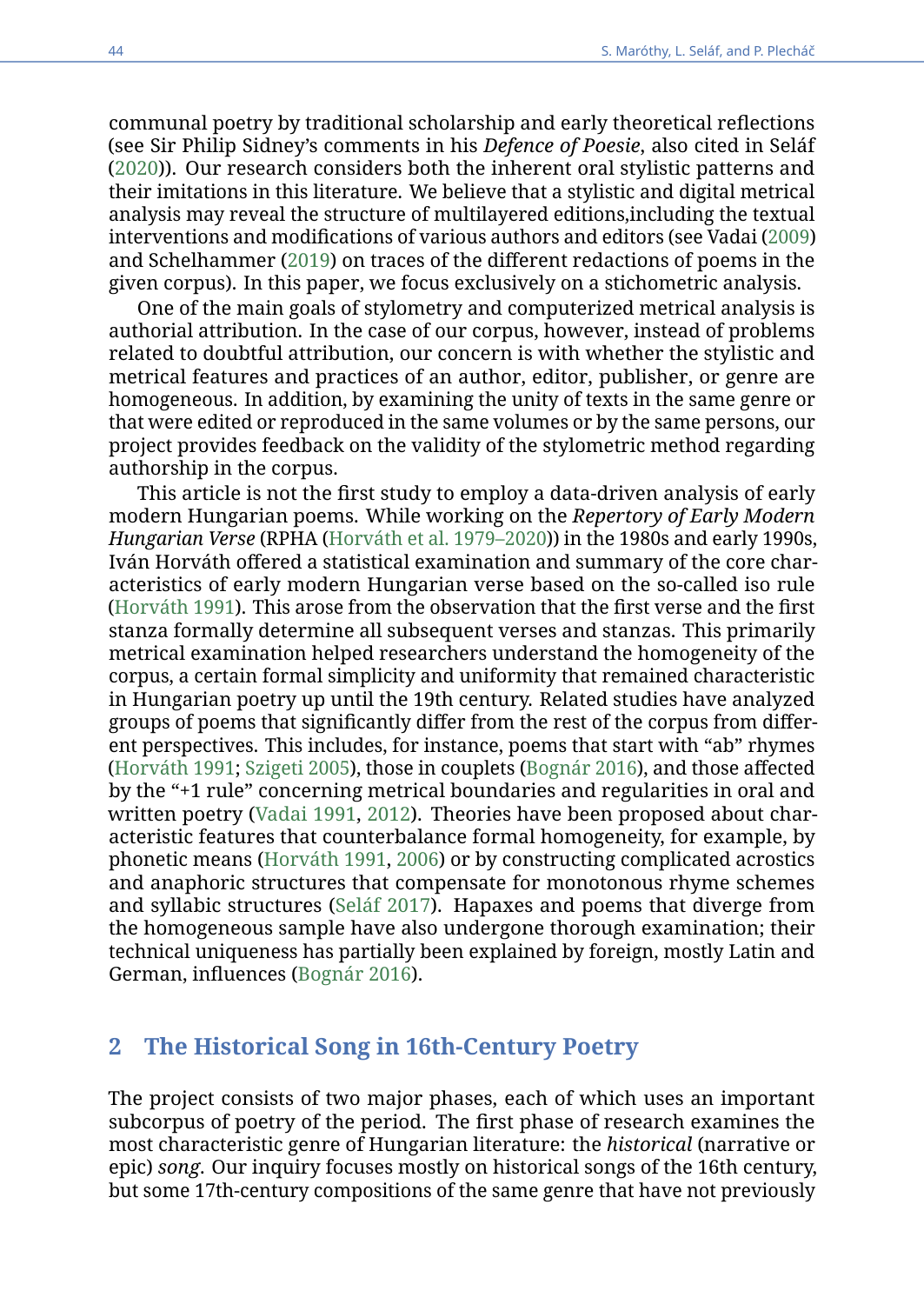sparked much academic interest are also analyzed. The second phase of the project will examine secular lyric poems of the second half of the 16th century. The present study of rhyme patterns in a select sample of history songs marks our first effort to explore this domain.

The historical song is a traditional genre thought to have emerged in the 15th century or earlier.[2](#page-2-0) While it cannot be confirmed for certain, it appears likely that the the earliest and most important themes of these songs were the past acts of Hungarians. The first known major poet whose literary output focused on ancient and more recent Hungarian history was Sebestyén Tinódi, who was active in the 1540s and 1550s. In 1554, an entire songbook of Tinódi's work entitled *Cronica* was published under his supervision. The popularity of Tinódi's book and his melodies suggests that his work was an enduring stylistic model for historical songs in Hungary. Although the stanzaic forms used by Tinódi were not of his own invention, his epic songs on historical subjects became the stylistic, musical, and metrical models for later narrative poems on a wide range of themes. These extended from love stories to biblical plots. While more broadly speaking, the historical song genre can be divided into different subgenres based on the themes explored in the songs. From a formal point of view, they are all very similar. Although several genres in the Hungarian poetic tradition reflected trends in European poetry of the Renaissance, especially the Protestant Reformation (e.g. psalm paraphrases), the history song remained popular over an extended period. We can, thus, trace a trajectory from its first surviving specimens in the late 15th century to its gradual disappearance during the 17th century.

## **3 Historical Criticism of Early Hungarian Versification**

In the foreword to his book of psalm paraphrases published in 1607, Albert Szenci Molnár harshly criticized the versification techniques of earlier Hungarian poets. This was the first serious analysis of poetical forms, especially rhyming, in Hungarian literature.

Az régi Magyar énekekben pedig avagy semmi egyenlö terminátioc nem voltac, avagy tiz versis egy másután mind egy igében ment ki, àhonnan az historias énekekben, számtalan az soc Vala vala vala. Kin az idegen nemzetec az kic ezt láttyác, nem gyöznec eleget rayta nevetni. De hálá Istennec, ez egynéhány esztendökben az mi emberinkis ékesb verseket szoktac irni. [\(http:](http://magyar-irodalom.elte.hu/gepesk/eloszo/12/12.html) [//magyar-irodalom.elte.hu/gepesk/eloszo/12/12.html\)](http://magyar-irodalom.elte.hu/gepesk/eloszo/12/12.html)

*In old Hungarian songs, there were either no rhyming line endings or ten consecutive stanzas/verses ended with the same rhyme. That's why we have countless "vala, vala, vala" [as the rhyme word] in historical songs. Foreign nations who see this cannot stop laughing about it. But thank God, in recent years, some of our people have been writing more ornate stanzas.*

<span id="page-2-0"></span><sup>2</sup> *Szabács viadala*, the earliest Hungarian text devoted to a historical event, dates from the last quarter of the 15th century, and its versification bears traces of German literary influence. We assume that there were other historical songs in this period, but we have no information about them.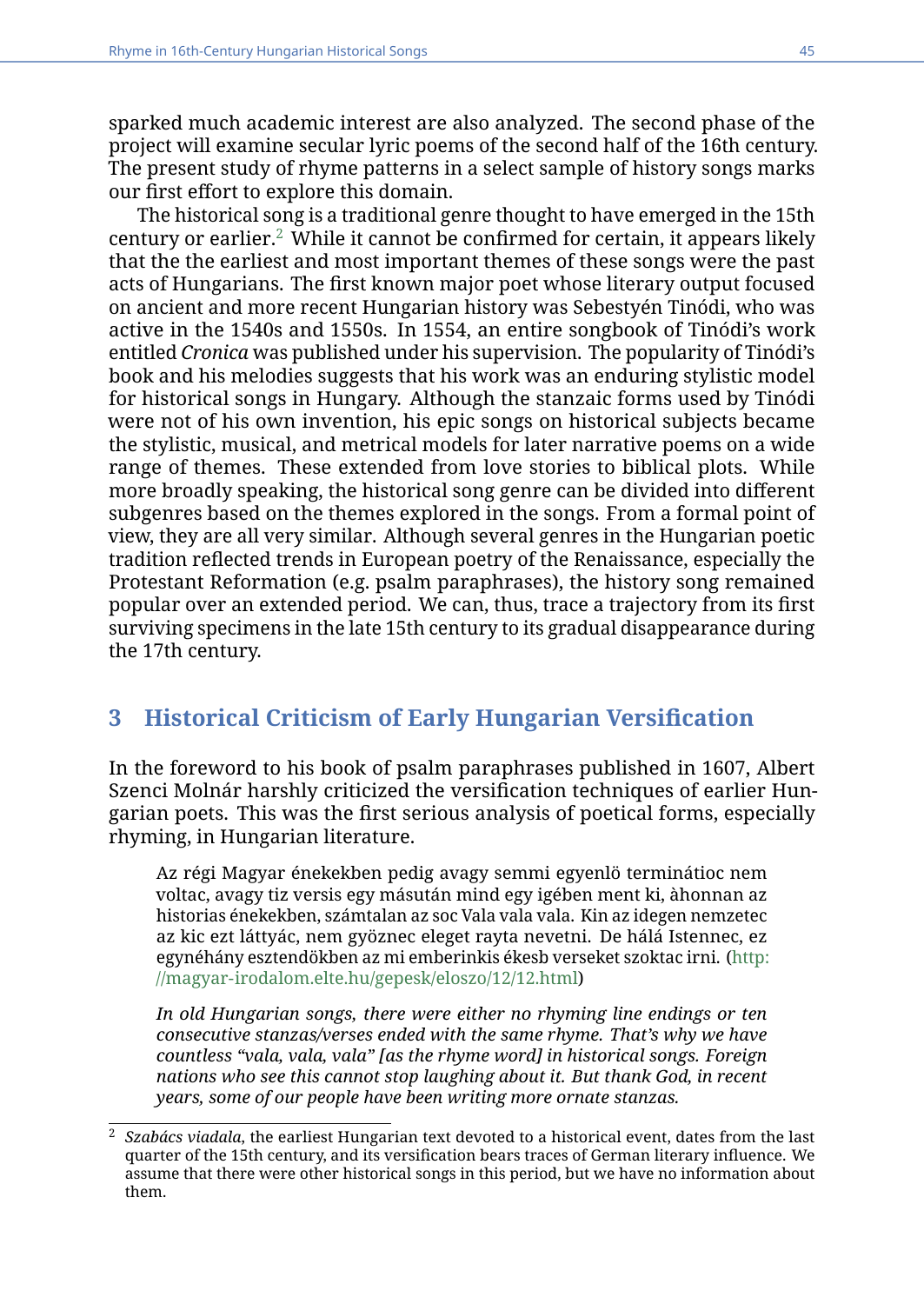Szenci Molnár's criticisms have been cited by many recent scholars, who propose diverse interpretations. Some suggest that Szenci Molnár essentially condemned the use of identical rhyme endings in several consecutive (monorhymed) stanzas [\(Ötvös et al. 2004\)](#page-14-7). While this may be true, it is worth noting that he also criticised the over-use of rhymes based on repetition of the same word, particularly "vala" ('̃has been'). This pattern was typical of the history songs of Tinódi and his imitators, works which Szenci Molnár believed to lack artistic merit.

In the analysis that follows, we assess the validity of Szenci Molnár's critique and examine the formal and stylistic characteristics of Hungarian epic verse in general.

#### **4 Data and Annotation**

For this first phase of this project, we selected 26 poems that dated from the period between 1539 and 1598. In most cases, these works could be dated precisely based on their colophon stanzas.[3](#page-3-0) Nineteen of these poems are attributed to specific authors (11 different persons in total), while seven poems are anonymous. The two most represented authors in our corpus were Sebestyén Tinódi, who was active in the first part of the period (with three poems dating from between 1550 and 1553), and István Bogáti Fazakas, who worked toward the end of the period (with seven poems dating from between 1576 and 1598). They are both major figures in the genre, and in a later phase of the project, we intend to expand the corpus to include the rest of Tinódi's history songs. The texts used for our analysis were mostly taken from the digital anthology *Early Modern Hungarian Literature* [\(Jankovics et al. 2000\)](#page-13-4) and partly from the critical edition of Bogáti's works [\(Ács et al. 2018\)](#page-13-5). The shortest text was a fragment from *Szilágyi és Hagymási históriája* of 24 stanzas (the lost entire work has an estimated length of 50 stanzas), while the longest one was *Eurialus és Lucretia históriája* (504 stanzas).

Except for one work by Bogáti, each poem in the corpus was isostrophic, and each stanza was isorhymed and isosyllabic.<sup>[4](#page-3-1)</sup> Six of the poems were written in tercets and 20 in quatrains. The different meters used ranged from 10-syllable to 19-syllable lines, with the most frequent structures being monorhymed quatrains of 12-syllable or 11-syllable lines, with eight occurrences of each type. One poem by Bogáti contained a first part with 11-syllable lines and a second part with 12-syllable lines. Overall the limited variety of the corpus reflected the formal homogeneity of 16th-century Hungarian poetry rather well.

The poems in raw TXT were tokenized, lemmatized, and morphologically analyzed by means of the emtsv system (Indig et al. [\(2019\)](#page-13-6) also known as

<span id="page-3-0"></span> $3$  See the list of selected poems and associated key data on GitHub, listofpoems.csv. The following three works were not precisely datable although they certainly belong to the same period: 1) *Toldi Miklós históriája*; 2) *História egy Argirus nevű...*;and 3) *Szép históriás ének az Telamon királyról*. Since, however, we wished to trace trends in changing rhyming schemes, these three undatable poems were not included in the figures.

<span id="page-3-1"></span> $4$  This meant that (1) all stanzas had the same syllabic and rhyme structure, (2) every line in a stanza rhymed with the others,and (3)all lines in a stanza were of the same length.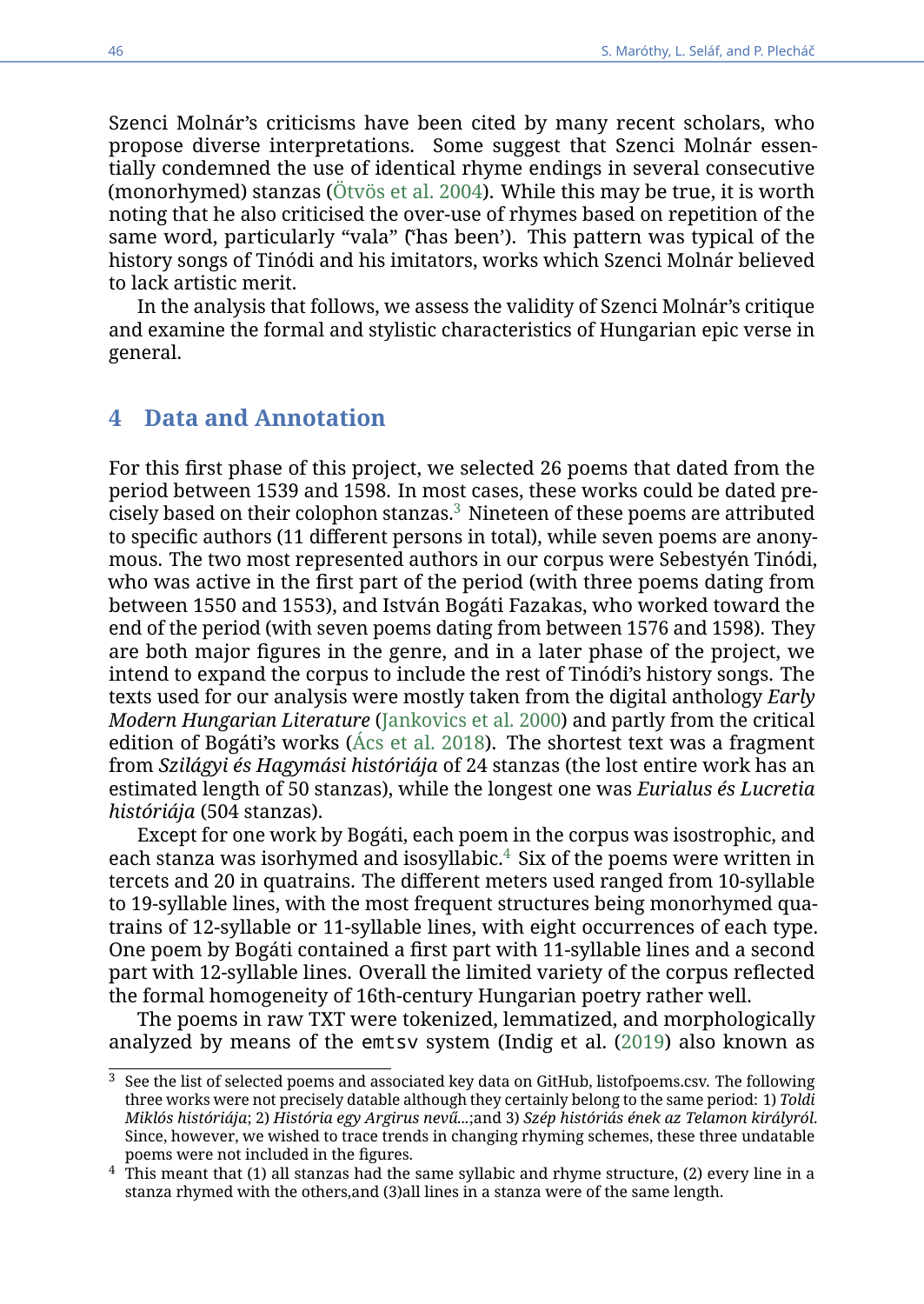E-magyar; Váradi et al. [\(2018\)](#page-15-0)). In addition, they were phonetically transcribed using the eSpeak synthesizer. Rhyme recognition was provided by a simple rule-based algorithm, which on inspection turned out to be reliable enough for our needs. Given that a mere match of line-final vowels and/or line-final suffixes was thought sufficient to establish a rhyme in this period, we considered two lines to rhyme with each other if (1) they came from the same stanza and (2) their final vowels and/or their final morphemes were identical.<sup>[5](#page-4-0)</sup> The output was stored in JSON format. Initially, we encountered serious difficulties when analyzing the morphology of rhyming words because the emstv analyzer was incapable of correctly interpreting some old morphological models with the default vocabulary file. For this reason, we used the special vocabulary for Old and Middle Hungarian developed by Attila Novák and Bálint Sass [\(Novák](#page-14-8) [2014;](#page-14-8) [Novák et al. 2016\)](#page-14-9). Based on a manual check of a random sample of 300 line-ending words, we estimated accuracy for our data at approx. 0.9.

#### **5 Results**

#### **5.1 Rhymes Between Stanzas and Identical Rhymes**

Szenci Molnár's critique of the proliferation of same-rhymed endings has been understood by most scholars as a comment on the over-use of same-rhymed endings in consecutive stanzas; this was, for example, the interpretation of Ötvös et al. [\(2004\)](#page-14-7) while Iván Horváth [\(2009\)](#page-13-7) held that the monorhymed structure had been the target of Szenci Molnár's criticism. To test these claims, we measured the average sequence length in each poem where a sequence was defined as a group of successive stanzas that shared the same final vowel in most of their lines. These values were compared to a theoretical model constructed by randomizing the order of stanzas in each poem 10,000 times. As [Figure 1](#page-5-0) shows, the differences between the expected and observed values were not statistically significant for most of the poems ( $\alpha = 0.05$ ). We were therefore unable to confirm any overall tendency to group stanzas based on their line endings. These differences in value seemed to decrease over time. However, given the lack of statistical significance, this observation has rather limited relevance.

On examining the observed values on their own, we noted a number of upper outliers in both the first and second half of the period. These included two poems by Tinódi where the rhyme spanned more than 2.5 stanzas on average (*Zsigmond császárnak históriája*, 1552, RPHA 1495 (2.70) and *Egri históriának summája*, 1553, RPHA 1292 (2.59)) and another three poems by other authors where it continued over more than 2 stanzas (Ráskai Gáspár: *Egy szép história az vitéz Franciskórúl*, 1552, RPHA 0322 (2.07); Bogáti: *Ez világi nagysok zűrzavarról*, 1586, RPHA 1158 (2.05); Bogáti: *Aspasia asszony*, 1587, RPHA 0693 (2.03)). In fact, these results suggest that at least with respect to historical songs, there was no material change in this versification technique in the period preceding Szenci

<span id="page-4-0"></span><sup>&</sup>lt;sup>5</sup> The following vowels were treated as equivalent:  $[e] = [E]$  and  $[a] = [D]$ . Vowel length was not taken into account.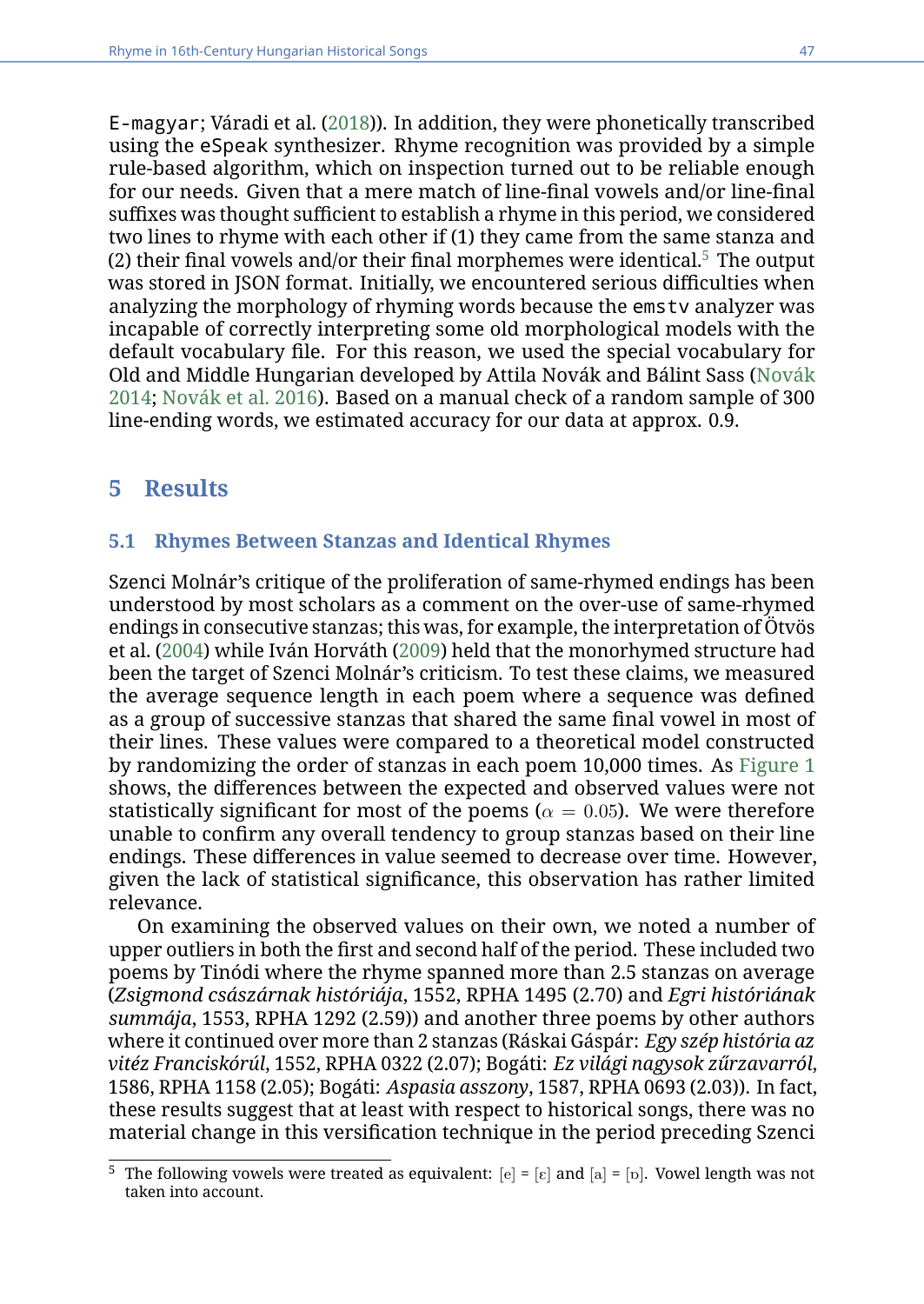<span id="page-5-0"></span>

Figure 1: Average observed length of stanza sequences with the same rhyme endings compared with expected length based on a random distribution of all stanzas

Molnár's comment; our analysis of the sample simply did not support such a trend. We must therefore infer that if this change occurred, either it applied to other genres or it related, as Horváth believed, to the technique of building monorhymed stanzas and not the mere use of same rhyme-endings in successive strophes.<sup>[6](#page-5-1)</sup>

However, Szenci Molnár's remark also applied to situations where the rhyme was achieved through the repetition of the very same word. We refer to this phenomenon in this paper as an identical rhyme, and it describes a case where the meaning, spelling, and phonetic form were all the same, e.g.:

Nagy had vala régen Görögországban, Két szomszéd tartomány öszvevívásban, Phocis és Thessalia nevek *vala*, Ez két had immár szembeszállott *vala*. (Bogáti: *Szép história az tökéletes asszonyállatokról*, v. 21–24.)

<span id="page-5-1"></span><sup>6</sup> In our corpus of historical songs, the non-monorhymed Balassi-strophe (6aa7b6cc7b6dd7b) was limited to a single sample from the 16th century. This was Márton Gyulai's *Epicinia* (RPHA-1029).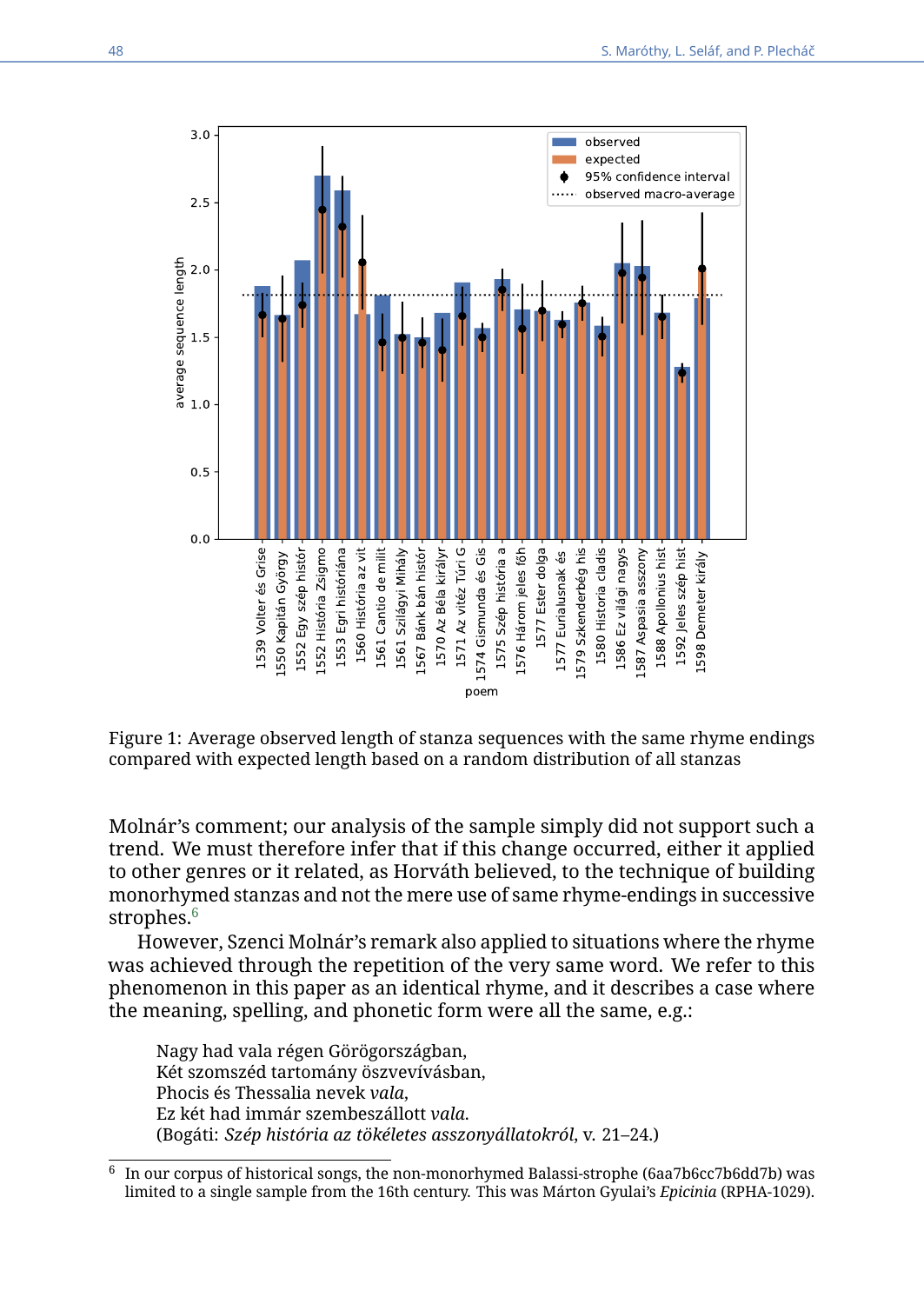Sőt az veszedelmet ha ők értenék, Az asszonynépeket mind ott égetnék, Ez tanács az egész hadnak mind *tetszék*, Egy ember lőn, kinek jobb tanács *tetszék*. (Bogáti: *Szép história az tökéletes asszonyállatokról*, v. 37–40.)

Significantly, Szenci Molnár singled out the rhyme word "vala" as typical of these poorly rhymed poems. From our analysis, it also appeared that the repetition of this word was extremely popular in rhymes in this period. A total of 1167 of the 1696 identical rhymes, i.e. almost 69%, consisted of repetition of "vala") and it seems likely that the authors understood this as a distinct style pattern. [Figure 2a](#page-7-0) shows the proportion of identical rhymes involving "vala"–"vala" rhymes among all the rhymes found in particular poems, while [Figure 2b](#page-7-0) shows the proportion of lines ending with "vala".

In fact, "vala" may be understood as a special case of *suffix rhyme* (see [Section 5.2\)](#page-8-0). The verb form "vala" is the third-person singular form of the verb "to be" in the past perfect tense, but it also functions as a suffix to express the past perfect or the past imperfect tense of other verbs. In that case, it is written separately and follows the conjugated verb (Verb + PERF.3SG be-PAST or IMPERF.3SG be-PAST). Critics have condemned historical songs for their overreliance on "vala", a tendency that likely results from the genre's general focus on past events and the easy solution these verb forms offer for rhyme.

[Figure 2](#page-7-0) shows that the use of "vala" rhymes is a salient feature of Tinódi's poems, however it is even more marked in some other poems. It is, for instance, the only identical rhyme appearing in the anonymously authored *Szilágyi és Hagymási históriája*, which has the highest proportion of identical rhymes (41%) of any work in the corpus.[7](#page-6-0)

The trend over time is clear: there is an ongoing decrease in the use of identical rhymes, and this decline can also be approximated fairly well as a linear function ( $r^2=0.41$ ; [Figure 3\)](#page-8-1). The pattern becomes even more striking when we compare the two most represented authors in the corpus: Tinódi, who wrote earlier in the period and employed these rhymes considerably, and Bogáti, who was active at the end of the century and used some identical rhymes in his earliest historical song *Szép história az tökéletes asszonyállatokról*, 1575) but hardly any in his later compositions.

Notably Bogáti not only reduced the percentage of identical rhymes in his poems, but apparently avoided the "vala" rhyme as much as possible, and even extended this stance to the very similar "volna", which is part of the conditional verb form [Cond.NDef.3Sg]. There are no "vala" rhymes whatsoever in *E világi nagy sok zűrzavarról való ének* and only two occurrences of "vala" in a lineending position in *Aspasia asszony* (the latter has the lowest proportion (0.5%) of identical rhymes in the corpus). However those two instances occur in stanzas that are distant from each other and are, thus, not considered to rhyme with one another. We may conclude that Bogáti made conscious and increasing efforts to eradicate this kind of rhyme from his poetry.

<span id="page-6-0"></span> $^7\,$  It should be kept in mind, however, that this work is a textual fragment. Only roughly half of the original poem has been preserved.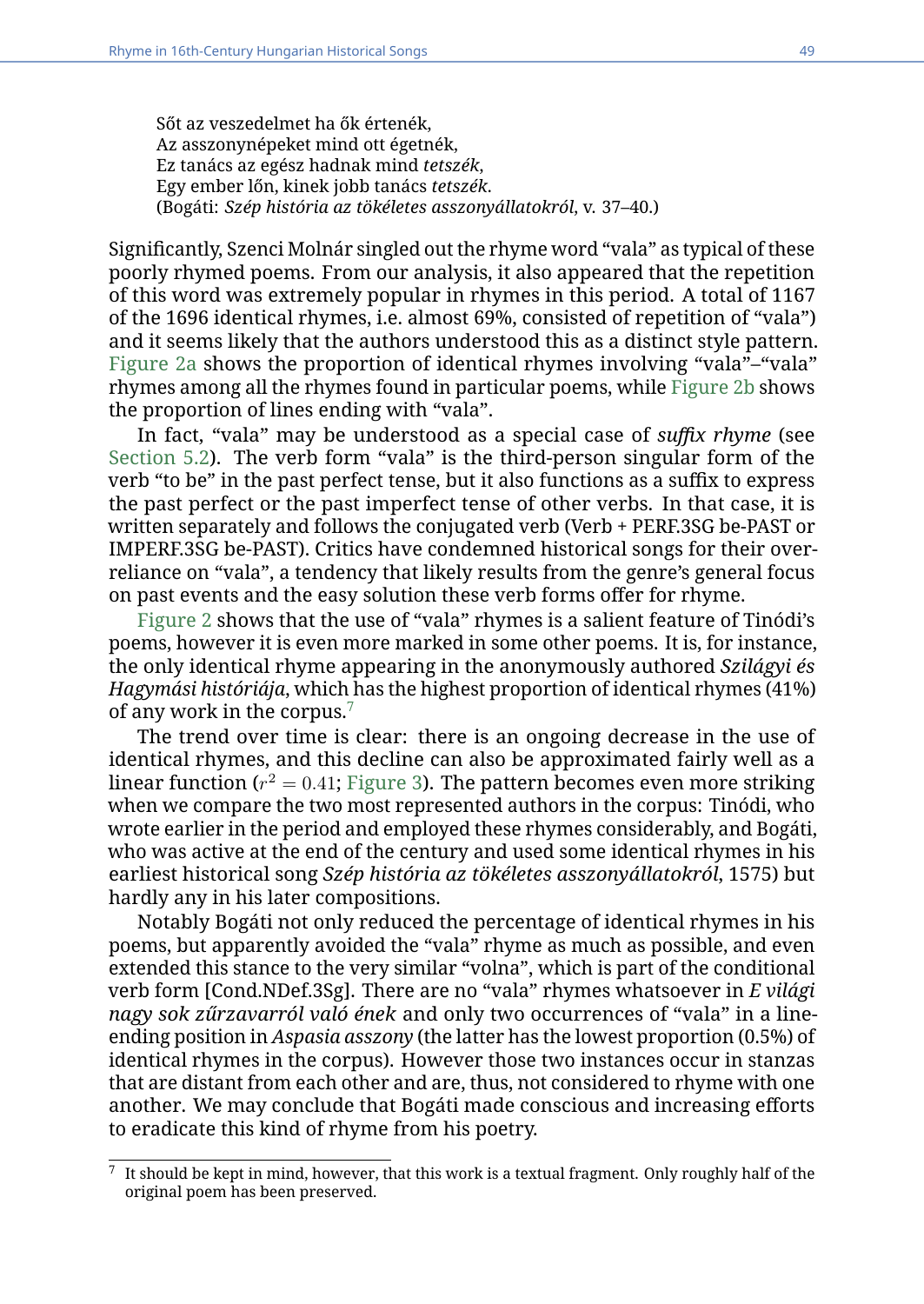<span id="page-7-0"></span>

(b) Lines ending with "vala"

Figure 2: Identical rhymes and "vala" rhymes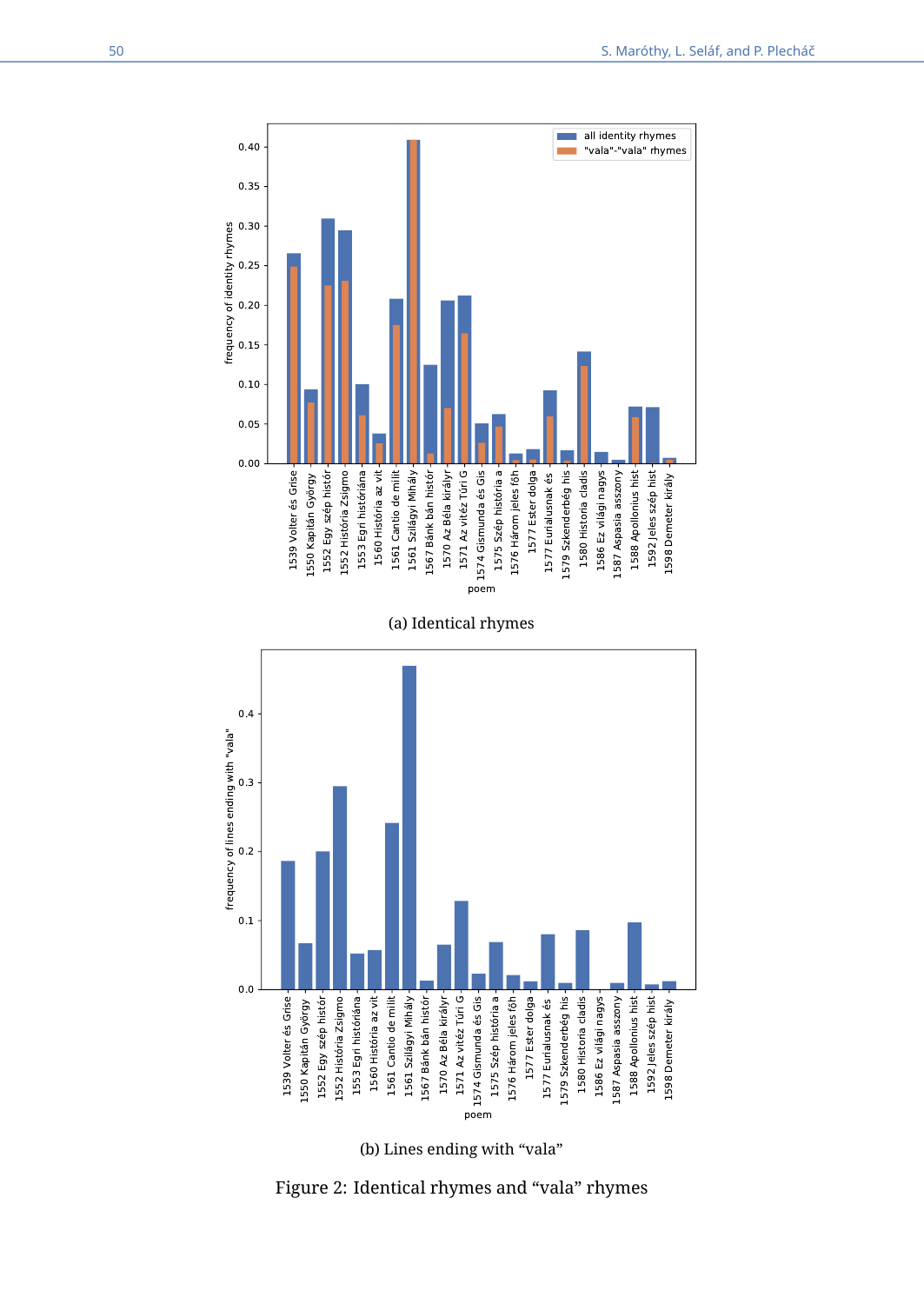<span id="page-8-1"></span>

Figure 3: Identical rhymes; linear regression ( $r^2=0.41$ )

#### <span id="page-8-0"></span>**5.2 Suffix Rhymes**

We understand a suffix rhyme to refer to a pair of rhyming words that each end with the same grammatical suffix. $8$  [Figure 4](#page-9-0) shows the frequency of these rhymes across all the rhymes in the corpus excluding identical rhymes. As the Hungarian language is agglutinative, rhyming with an identical suffix is rather simple. As such, we hypothesized that sophisticated poets would have attempted to avoid this extremely basic method. Three poems had a very high percentage of suffix rhymes: András Valkai's *Bánk bán históriája* (0.65), György Szepesi's *Historia cladis Turcicae* (0.59), and Tinódi's *Kapitány György bajviadala* (0.56). Further assessment of the other characteristics of these poems is

<span id="page-8-2"></span><sup>&</sup>lt;sup>8</sup> Some authors use the term grammatical rhyme to describe this situation.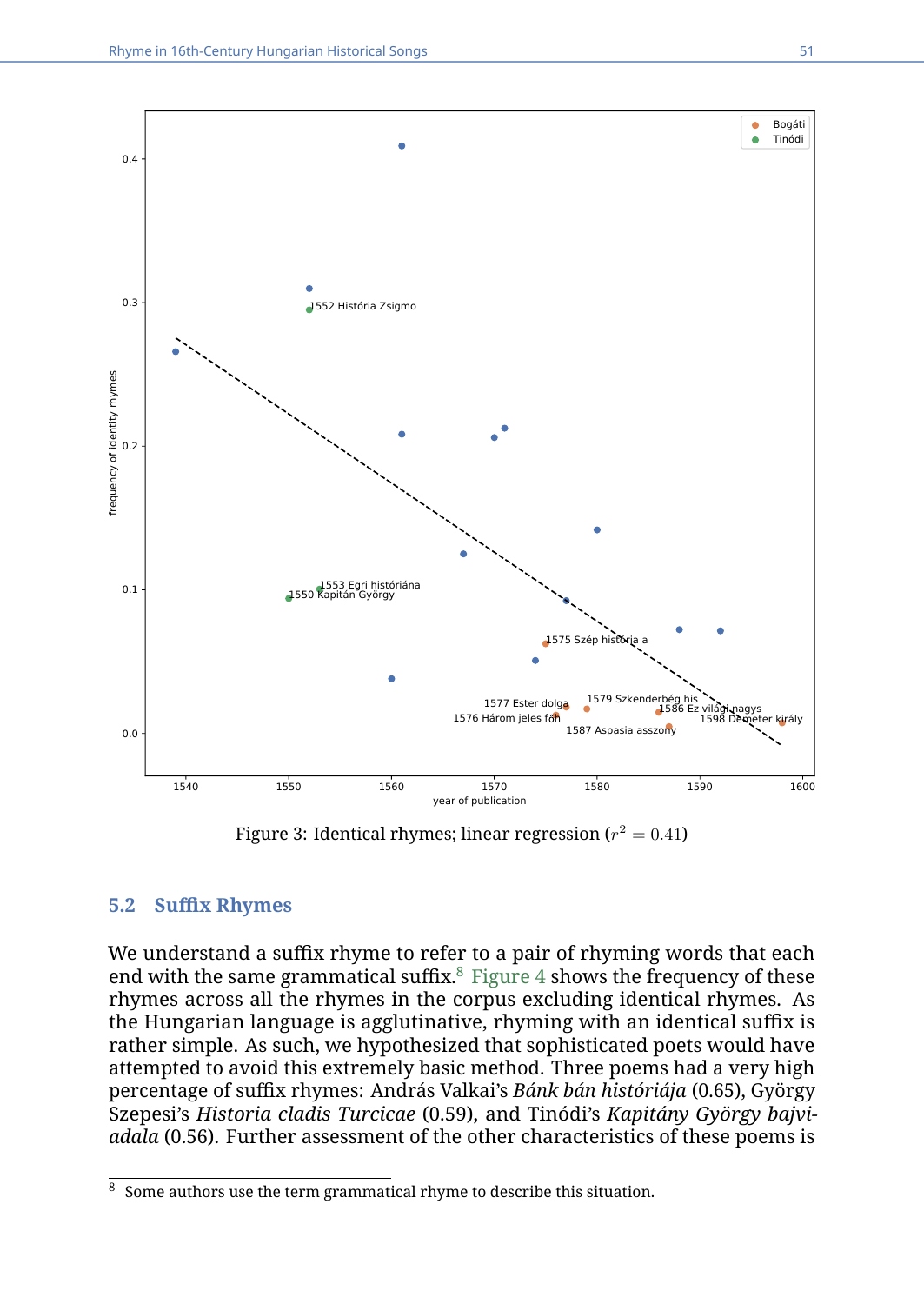<span id="page-9-0"></span>

Figure 4: Suffix rhymes

needed, however, to judge whether they showed other weaknesses or managed to compensate for this simplicity.

There is another striking peculiarity of 16th-century Hungarian rhyme that is absent from later poems: some rhyming words have the same grammatical suffix although they differ phonetically. This is true, for example, of -ról/-ről, -ban/-ben, -nak/-nek. The suffixes are phonetically multiform, and the form that corresponds with the phonetic structure of the root is selected. As rhyming by definition requires that (at least) the last vowel in each of two lines be identical, these lines do not rhyme unless we accept that for these authors, the identical grammatical function of the last syllables was an *acceptable and sufficient criterion* for rhyming. Our data show that two poems in the corpus had a surprisingly high number of unmatching suffix rhymes:the anonymously authored *Szilágyi és Hagymási históriája* (0.18) and György Szepesi's *Historia cladis Turcicae* (0.15), which also had the second highest proportion of suffix rhymes of any kind (i.e. including those that matched). We believe that this is an archaic feature of the versification of these poems and relates to their oral character. Significantly these poems differed from the majority of the corpus since they contained no acrostics and had a weaker relationship with writing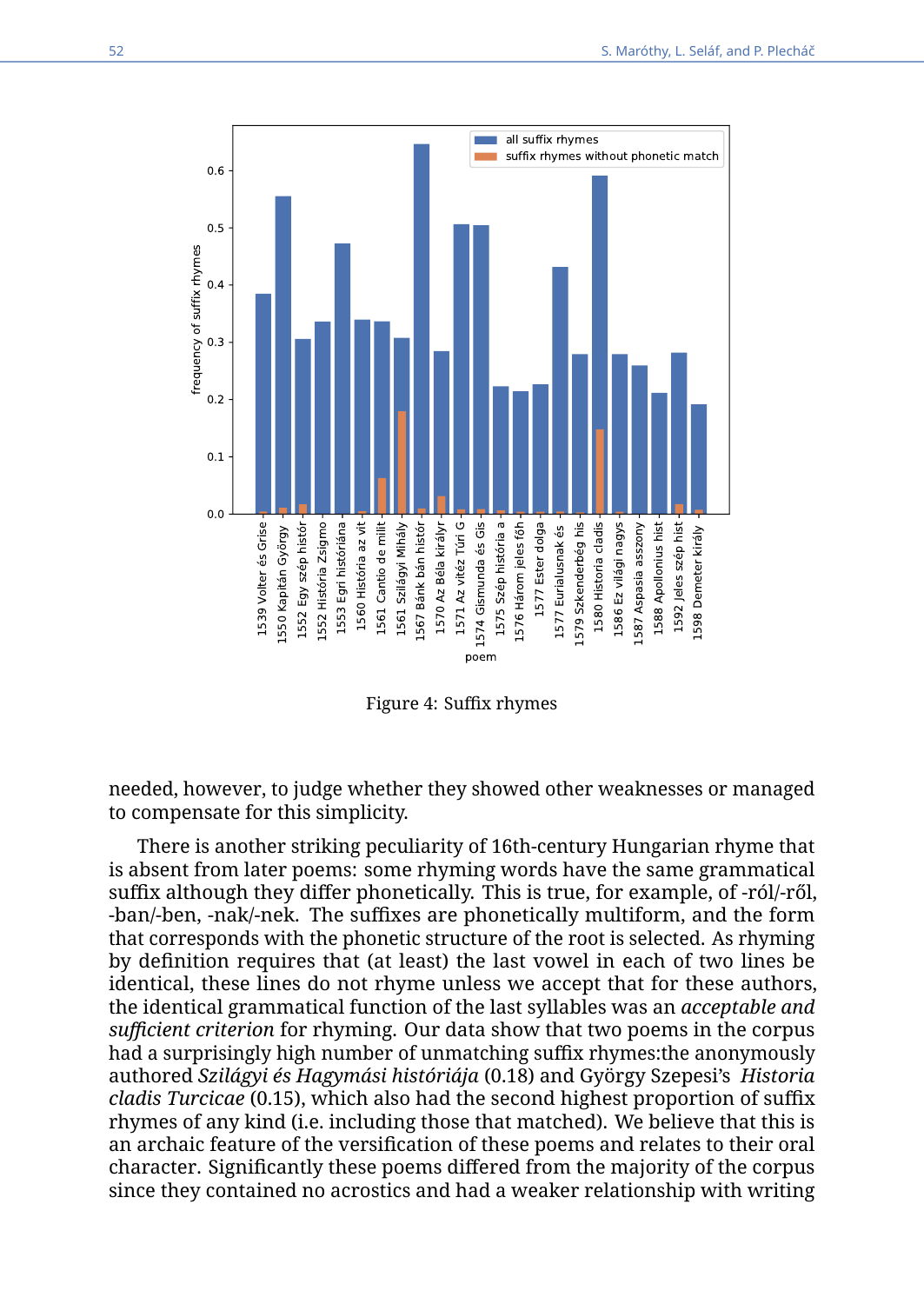and written culture.[9](#page-10-0) As mentioned above, *Szilágyi és Hagymási históriája* also has the highest number of identical rhymes, all of which ended with "vala".

#### **5.3 Unrhymed Lines**

We also examined the proportion of unrhymed lines in the corpus poems. Unrhymed lines were defined here as lines with a different last vowel than any other line in the same stanza. Again two poems showed significant reliance on the feature: *Cantio de militibus pulchra* (15.5%) and *Szilágyi és Hagymási históriája* (23%). Both these works were written in 1561.[10](#page-10-1) *Cantio* has long been connected with oral poetry [\(Horváth 1984,](#page-13-8) p. 125), and with a somewhat naive, unschooled poetic tradition. It also contains no acrostics.

Again there was one poem by Bogáti which entirely avoided the feature: (*Három jeles főhadnagyoknak vetélkedése*) had no unrhymed lines, and Bogáti's other poems all contained only a very limited number of these lines.

#### **5.4 Consonants and Vowels**

Finally, we compared the last two consonant clusters in rhyming lines and the penultimate vowels in rhyming words [\(Figure 5\)](#page-11-0). We expected that as rhyming evolved, the number of matching vowels and consonants would increase. We reasoned that as rhyming became more and more sophisticated, poets not only avoided using the same rhyming words in the same stanza but also tried to find words that rhymed better phonetically. However, the only trend that we could detect was a decrease in matching penultimate consonant clusters. Tinódi's long poem dedicated to the siege of Eger had by far the most matches (0.33). In contrast, in Bogáti's poetry, the correspondence was very weak (0.04 to 0.1).

We can only formulate a preliminary hypothesis as to why these rhymes did not become more sophisticated or "richer" over time and why the final and penultimate consonants and the penultimate vowels tended to remain identical. With seven poems in the corpus, Bogáti dominated one end of the time line, and this may be one reason for this curious finding. It may be that because of his various efforts to use complicated acrostics and reduce his reliance on identical rhymes and suffix rhymes, he sometimes needed to settle for rhymes that were weak, with only their last vowel matching. Further investigation and the expansion of the corpus are necessary to assess whether this was a question of personal style or related to more general changes in Hungarian poetry.

<span id="page-10-0"></span><sup>9</sup> In this tradition, acrostics were almost exclusively constructed from the first letters of consecutive stanzas. Fifteen of the 26 poems in our corpus contained acrostics, see listofpoems.csv.

<span id="page-10-1"></span> $10$  The kinship of these two poems has been observed by previous scholars; see Orlovszky [\(2009\)](#page-14-10).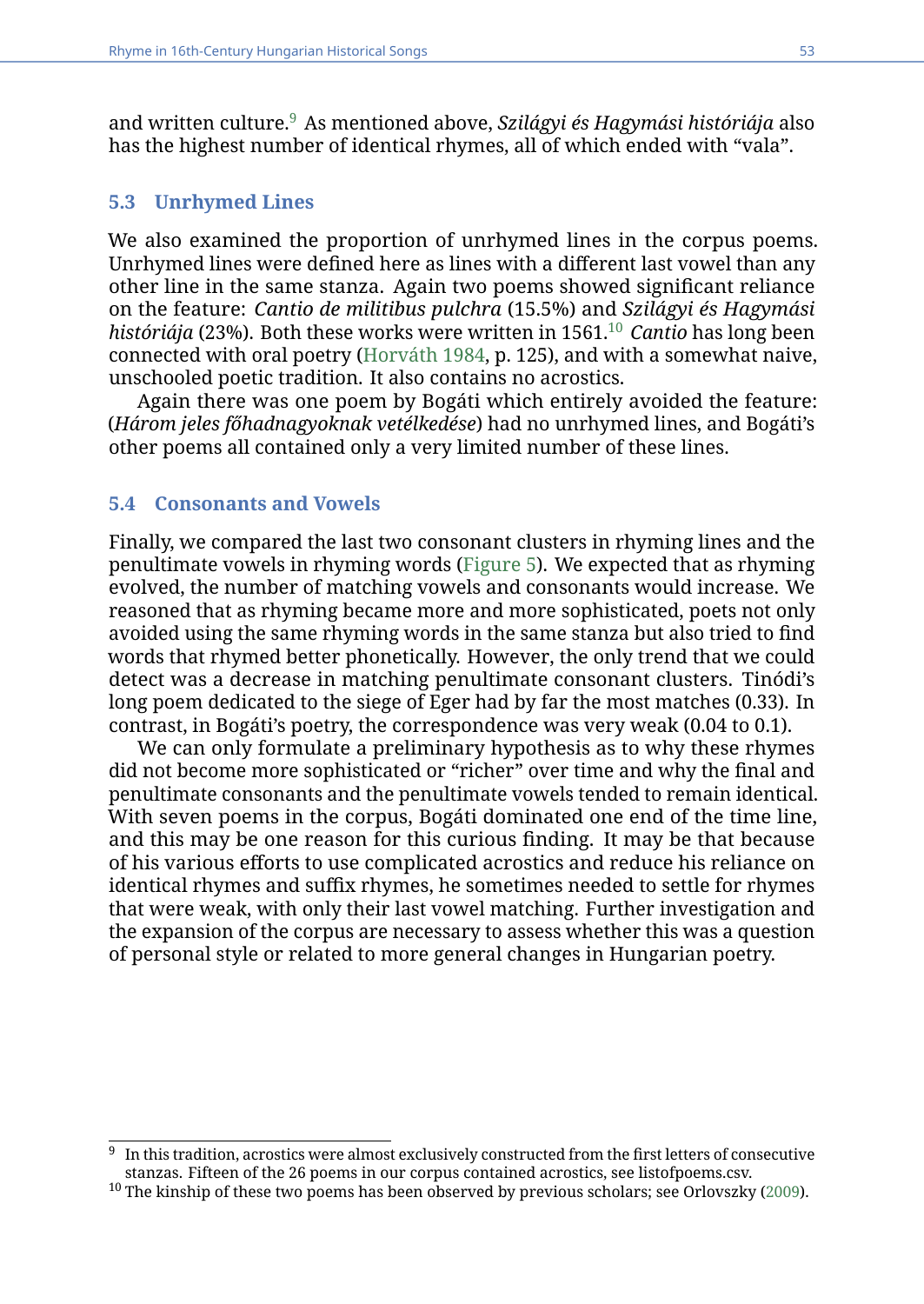<span id="page-11-0"></span>

(b) Penultimate consonant cluster

Figure 5: Frequency of matching consonants and vowels. In all cases, identical rhymes and suffix rhymes were excluded from the sample.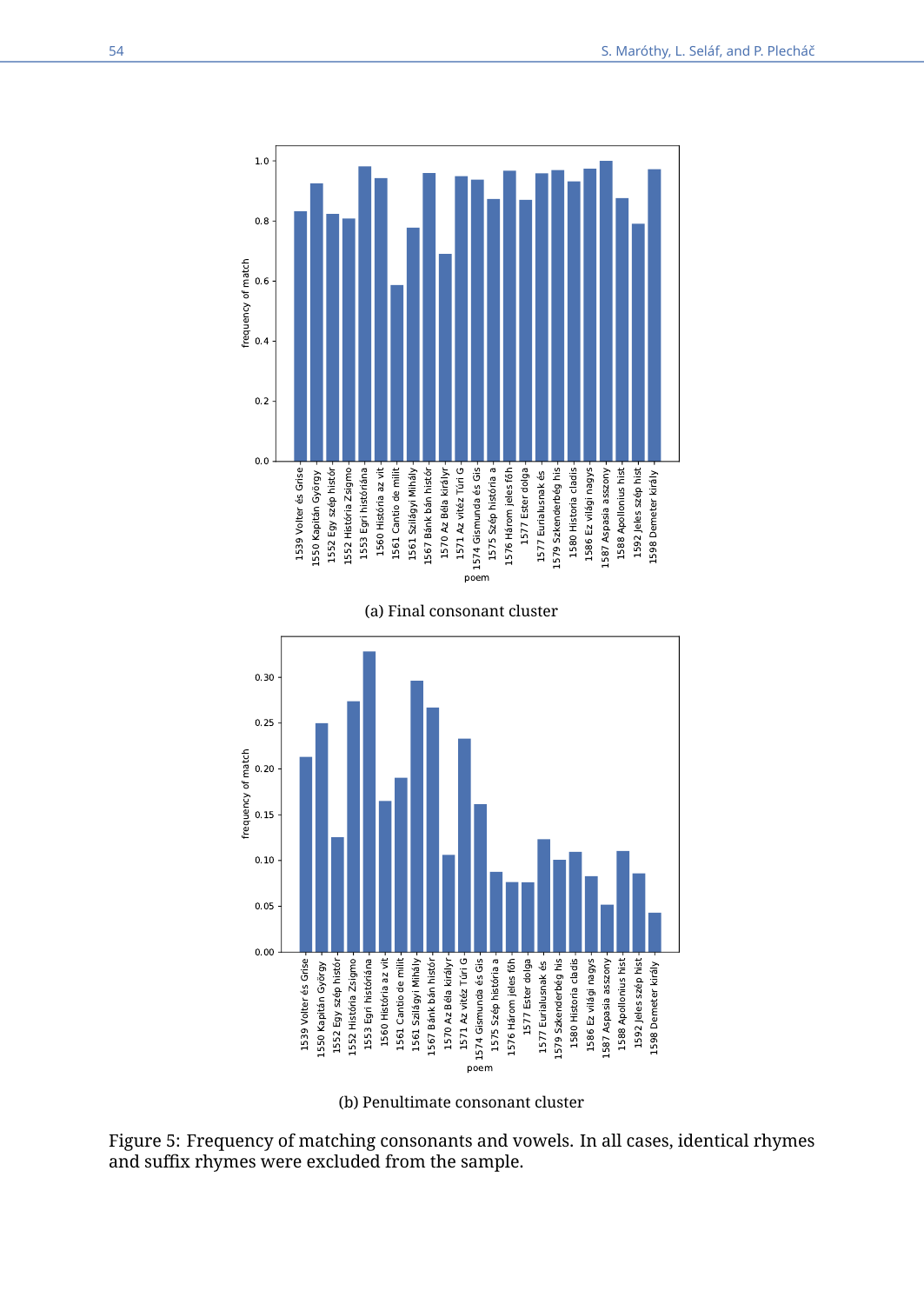

(c) Penultimate vowel

Figure 5: Frequency of matching consonants and vowels (cont.)

#### **6 Conclusion**

Our analysis revealed a marked change in rhyming techniques in Hungarian historical songs over the examined period. This change took place at different levels and was reflected in an increasing aversion to identical rhymes, unrhyming lines, and phonetically unmatched suffix rhymes. At the same time, based on this corpus alone, we were unable to confirm any change in the use of stanza sequences with the same rhyming syllable by the end of the 16th century. If this shift took place among Szenci Molnár's contemporaries as he professed, then it must have been reflected elsewhere. The expansion of the corpus to include lyric poems may allow us to assess this claim more precisely. It may also reveal distinct and most likely archaic versification patterns in some poems that were less related to literacy than to oral performance and transmission.

As we have noted, the findings of this paper reflect only the first phase of a three-year project. Our research into Hungarian historical songs will proceed on several tracks. We plan to expand the corpus (to 100–150 historical songs) to enable the comparison of subgenres such as songs based on biblical stories and those with more secular content. This expansion will also allow for a better evaluation of personal styles. As a necessity, we will provide a more precise analysis of the grammatical structure of corpus poems. And in the later stages, we will examine the syllabic structure of this verse. Ultimately we hope that this combination of a stylometric analysis and stichometric approach will deliver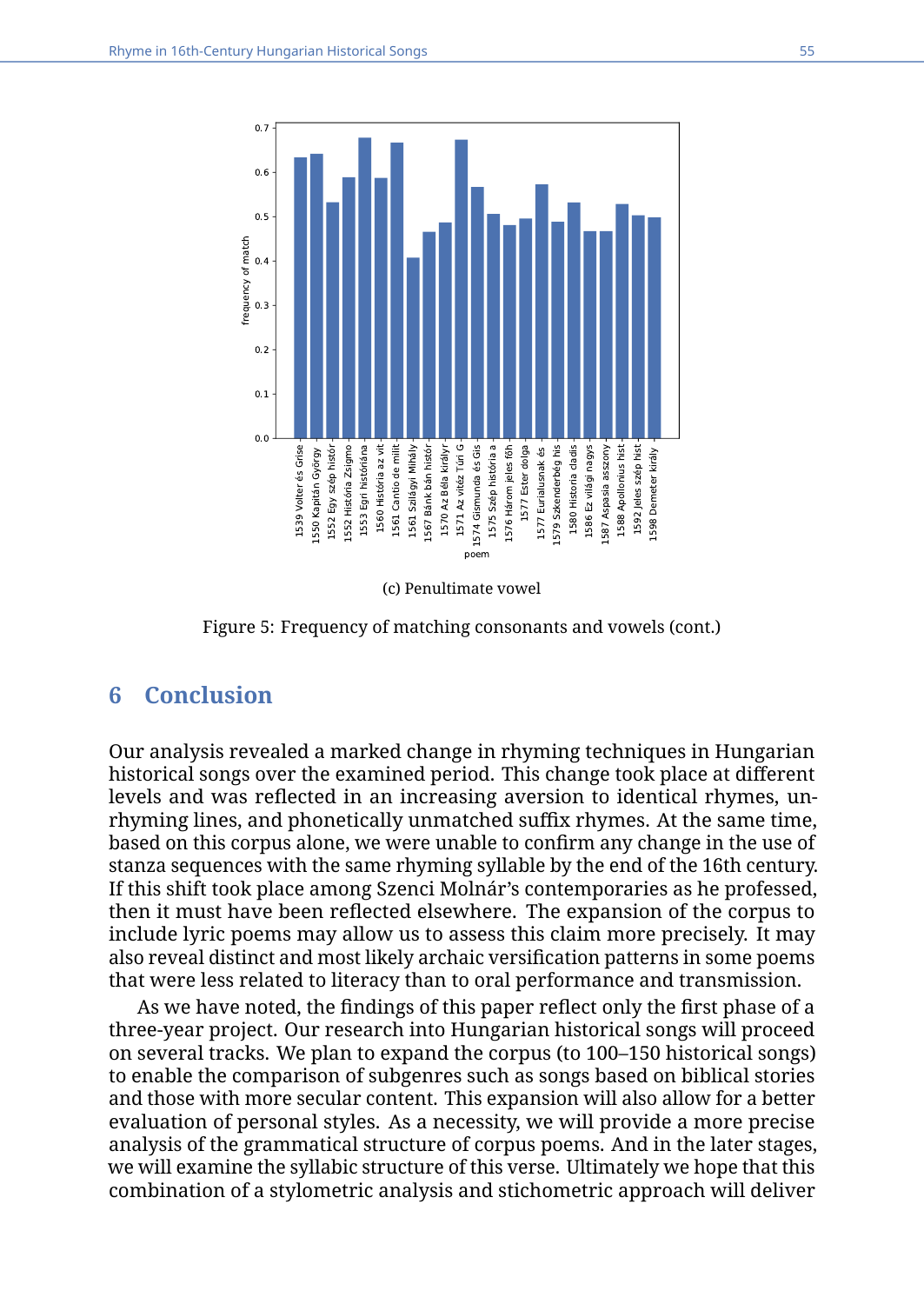a better understanding of the stylistic patterns of the 16th-century historical songs that we have described.

## **Acknowledgments**

The research in this study is supported as a National Research, Development and Innovation Office–NKFIH, OTKA 135631 project. Data and code are available at [http://github.com/versotym/oldhun.](http://github.com/versotym/oldhun)

#### **References**

- <span id="page-13-5"></span>Ács, Pál, Mihály Etlinger, Balázs Pap, Áron Szatmári, Géza Szentmártoni Szabó, and Edina Zsupán (2018). *Bogáti Fazakas Miklós históriás énekei és bibliai parafrázisai*. Ed. by Pál Ács, Mihály Etlinger, Balázs Pap, Áron Szatmári, Géza Szentmártoni Szabó, and Edina Zsupán. Régi Magyar Költők Tára, XVI. század 13/A. Budapest: Balassi Kiadó. isbn: 978-963-456-024-1. url: [http:](http://real.mtak.hu/80295/) [//real.mtak.hu/80295/](http://real.mtak.hu/80295/) (visited on 11/27/2020).
- <span id="page-13-2"></span>Bognár, Péter (2016). *A régi magyar párrímköltészet német vonatkozásai*. Információtörténeti műhely. Budapest: Országos Széchényi Könyvtár.
- <span id="page-13-8"></span>Horváth, Iván (1984). "Recenzió: Eötvös-füzetek". In: *Irodalomtörténeti Közlemények* 88.1, pp. 124–126. url: <http://epa.oszk.hu/00000/00001/00334/pdf> (visited on 11/30/2020).
- <span id="page-13-1"></span>Horváth, Iván (1991). *A vers: három megközelítés*. 2000 Könyvek. Budapest: Gondolat. isbn: 978-963-7577-00-0.
- <span id="page-13-3"></span>Horváth, Iván (2006). *Gépeskönyv*. Budapest: Balassi Kiadó. isbn: 978-963-506- 660-5.
- <span id="page-13-7"></span>Horváth, Iván (2009). "A magyar vers a reneszánsz és reformáció korában. 1536: Megjelenik két verseskötet". In: *A magyar irodalom történetei*. Ed. by László Jankovits, Géza Orlovszky, and Iván Horváth. Budapest: Országos Széchényi Könyvtár. url: [https://f-book.com/mi/index.php?chapter=0303HORVAMAG.](https://f-book.com/mi/index.php?chapter=0303HORVAMAG)
- <span id="page-13-0"></span>Horváth, Iván, Zsuzsa Font, Gabriella H. Hubert, János Herner, Etelka Szőnyi, and István Vadai (1979–2020). *Répertoire de la poésie hongroise ancienne, v. 7.0 Beta*. url: <https://f-book.com/rpha/v7/index.php> (visited on 11/27/2020).
- <span id="page-13-6"></span>Indig, Balázs, Bálint Sass, Eszter Simon, Iván Mittelholcz, Noémi Vadász, and Márton Makrai (2019). "One format to rule them all – The emtsv pipeline for Hungarian". In: *Proceedings of the 13th Linguistic Annotation Workshop*. Florence, Italy: Association for Computational Linguistics, pp. 155–165. doi: [10.18653/v1/W19-4018.](https://doi.org/10.18653/v1/W19-4018) url: [https://www.aclweb.org/anthology/W19-4018.](https://www.aclweb.org/anthology/W19-4018)
- <span id="page-13-4"></span>Jankovics, József, Péter Kőszeghy, and Géza Szentmártoni Szabó, eds. (2000). *Régi magyar irodalmi szöveggyűjtemény II.* Digitális Tankönyvtár. Balassi Kiadó. url: <https://regi.tankonyvtar.hu/hu/tartalom/tkt/regi-magyar-irodalmi-2> (visited on 05/20/2020).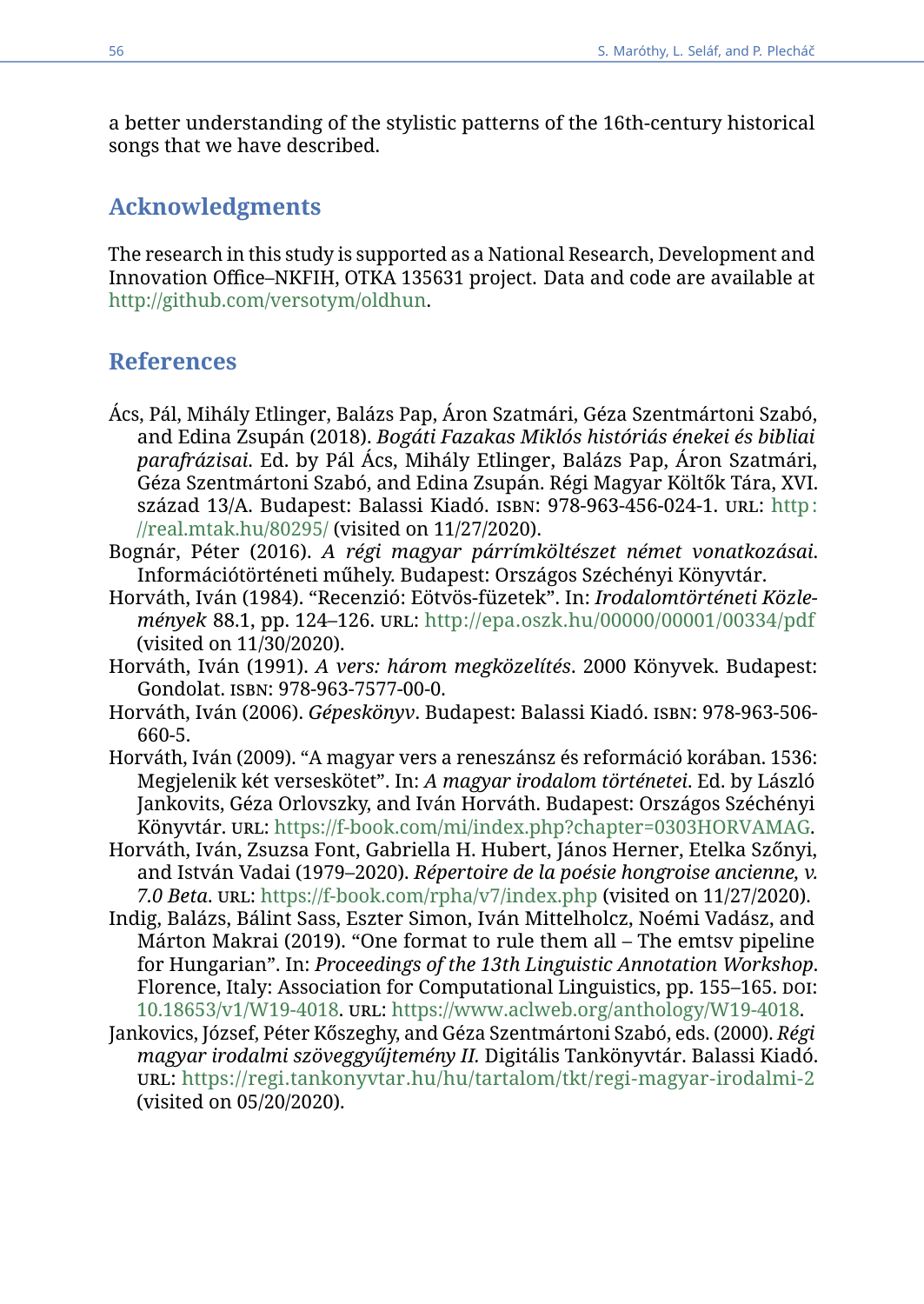- <span id="page-14-8"></span>Novák, Attila (2014). "A New Form of Humor – Mapping Constraint-Based Computational Morphologies to a Finite-State Representation". In: *Proceedings of the Ninth International Conference on Language Resources and Evaluation (LREC'14)*. Ed. by Nicoletta Calzolari, Khalid Choukri, Thierry Declerck, Hrafn Loftsson, Bente Maegaard, Joseph Mariani, Asuncion Moreno, Jan Odijk, and Stelios Piperidis. Reykjavik, Iceland: European Language Resources Association (ELRA), pp. 26–31. isbn: 978-2-9517408-8-4.
- <span id="page-14-9"></span>Novák, Attila, Borbála Siklósi, and Csaba Oravecz (2016). "A New Integrated Open-source Morphological Analyzer for Hungarian". In: *Proceedings of the Tenth International Conference on Language Resources and Evaluation (LREC 2016)*. Ed. by Nicoletta Calzolari, Khalid Choukri, Thierry Declerck, Sara Goggi, Marko Grobelnik, Bente Maegaard, Joseph Mariani, Helene Mazo, Asuncion Moreno, Jan Odijk, and Stelios Piperidis. event-place: Portorož, Slovenia. Paris, France: European Language Resources Association (ELRA), pp. 23–28. isbn: 978-2-9517408-9-1.
- <span id="page-14-10"></span>Orlovszky, Géza (2009). "A históriás ének: 1574: Megjelenik a Cancionale". In: *A magyar irodalom történetei*. Ed. by László Jankovits, Géza Orlovszky, and Iván Horváth. Hálózati kiadás. Budapest: Országos Széchényi Könyvtár. URL: [https:](https://irodalom.oszk.hu/villanyspenot/#!/fejezetek/yJ8pg7P3T4yTMgtHhMYEYA) [//irodalom.oszk.hu/villanyspenot/#!/fejezetek/yJ8pg7P3T4yTMgtHhMYEYA.](https://irodalom.oszk.hu/villanyspenot/#!/fejezetek/yJ8pg7P3T4yTMgtHhMYEYA)
- <span id="page-14-7"></span>Ötvös, Péter, László Szilasi, and István Vadai (2004). "Balassi Bálint: Hymni tres ad Sacrosanctam Trinitatem". In: *Tiszatáj* 58.10, pp. 25–43. url: [http:](http://epa.oszk.hu/00700/00713/00158/pdf) [//epa.oszk.hu/00700/00713/00158/pdf](http://epa.oszk.hu/00700/00713/00158/pdf) (visited on 11/27/2020).
- <span id="page-14-2"></span>Schelhammer, Zsófia (2019). "Tinódi ismeretlen verseiről". In: *Verso* 2.3, pp. 5– 20.
- <span id="page-14-6"></span>Seláf, Levente (2017). "Poétiques perpendiculaires: les acrostiches versifiés latins dans la poésie hongroise de la Renaissance". In: *The Poetics of Multilingualism - La Poétique du plurilinguisme*. Ed. by Patrizia Noel and Levente Seláf. Newcastle upon Tyne, UK: Cambridge Scholars Publishing, pp. 103–120. (Visited on 02/13/2020).
- <span id="page-14-0"></span>Seláf, Levente (May 2020). "Between Lyric and Epic: The Great Turkish War in German, Italian and Hungarian Ereignisliedern". In: *Controversial Poetry 1400–1625*. Ed. by Judith Keßler, Ursula Kundert, and Johan Oosterman. Radboud Studies in Humanities 11. BRILL, pp. 61–86. isbn: 978-90-04-29191-1. doi: [10.1163/9789004291911\\_005.](https://doi.org/10.1163/9789004291911_005) url: [https://brill.com/view/book/edcoll/](https://brill.com/view/book/edcoll/9789004291911/BP000006.xml) [9789004291911/BP000006.xml](https://brill.com/view/book/edcoll/9789004291911/BP000006.xml) (visited on 11/29/2020).
- <span id="page-14-3"></span>Szigeti, Csaba (2005). *Magyar versszak*. Budapest: Balassi Kiadó. isbn: 978-963- 506-623-0.
- <span id="page-14-4"></span>Vadai, István (1991). "+1: Metrikai határjelölések a régi magyar versben". In: *Irodalomtörténeti Közlemények* 95.4, pp. 351–369. issn: 0021-1486. (Visited on 05/28/2019).
- <span id="page-14-1"></span>Vadai, István (2009). "A tudósító ének műfaja: 1554: Megjelenik Tinódi Sebestyén Cronicája". In: *A magyar irodalom történetei*. Ed. by László Jankovits, Géza Orlovszky, and Iván Horváth. Hálózati kiadás. Budapest: Országos Széchényi Könyvtár. url: [https://f-book.com/mi/index.php?chapter=0405VADAATUD.](https://f-book.com/mi/index.php?chapter=0405VADAATUD)
- <span id="page-14-5"></span>Vadai, István (2012). "Szóban kettő - írásban négy: az oralitás metrikájáról". In: *Doromb: Közköltészeti tanulmányok* 1, pp. 19–41. issn: 2063-8175. (Visited on 02/13/2020).